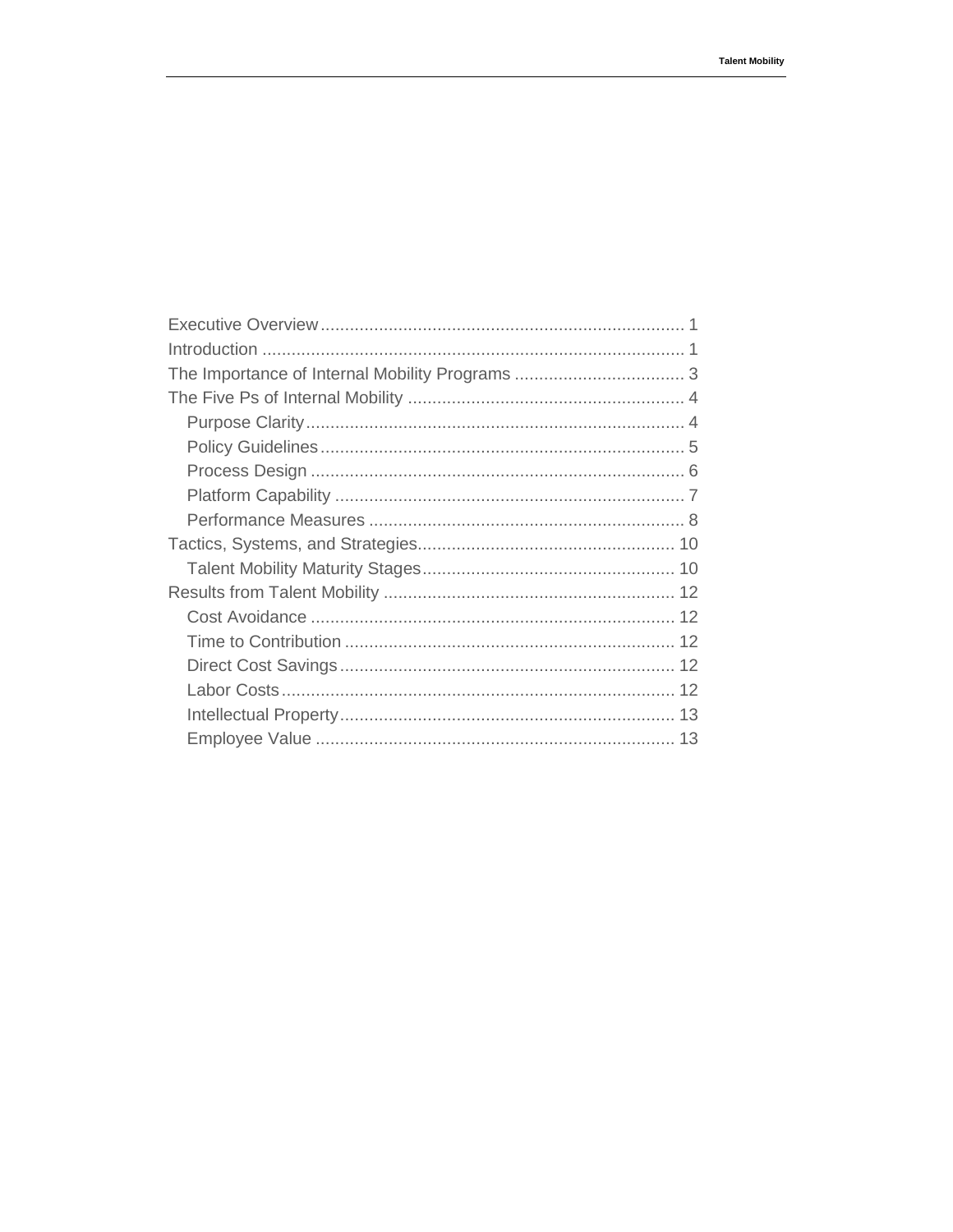# <span id="page-2-0"></span>Executive Overview

Does your organization have a strong internal mobility program in place? Without successful talent management tools, your company could see a lag in employee retention as well as employee engagement. Successful talent mobility programs yield substantial enterprisewide benefits, including lower talent acquisition costs, stronger leadership teams, and better financial performance. Learn how internal mobility programs can help drive your greatest asset—your employees.

# <span id="page-2-1"></span>Introduction

Talent mobility—the movement of employees from one position to another within an organization—is an efficient and cost-effective method of talent deployment that can become a key component of any organization's talent management strategy.

Over the years, studies have revealed a significant relationship between internal mobility and corporate performance. Seminal research conducted over the course of a decade found that the top 10 percent of companies with "high-performance work systems" had four times the amount of sales per employee. Remarkably, these companies filled more than 60 percent of jobs from within. In contrast, the bottom 10 percent of these companies filled just 35 percent of jobs internally.<sup>[1](#page-2-2)</sup> In addition, research has shown that many great leaders have emerged from within organizations' ranks. $<sup>2</sup>$  $<sup>2</sup>$  $<sup>2</sup>$ </sup>

<span id="page-2-2"></span><sup>1</sup> "The HR Scorecard," Becker, Huselid, Ulrich, Harvard Business School Press, 2001.

<span id="page-2-3"></span><sup>2</sup> "Good to Great," Jim Collins, Appendix 2A, Harper Business, 2001.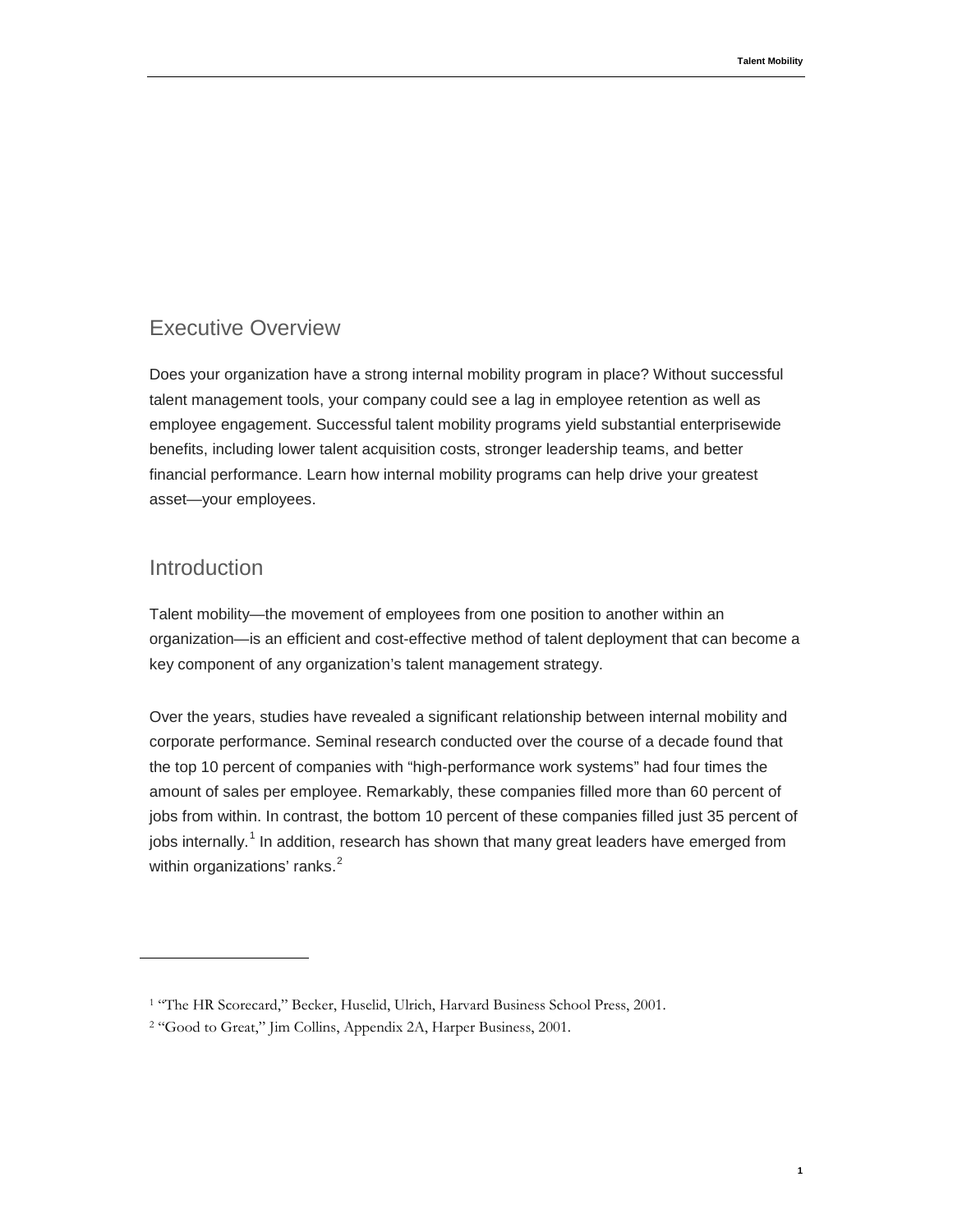With a strong internal mobility program, companies can leverage their employee base to achieve corporate goals, shifting resources where they're most suited. Best of all, they can do so without the costs and delays associated with a conventional external recruiting process. Without such a program in place, top talent will be more likely to disengage or depart. After all, if they can't see a career path within the organization, or they realize that other employees are being promoted or recruited without the skills and competencies to do the job, your top talent will likely go elsewhere. And if leadership pipelines are clogged with employees lacking the appropriate mix of skills and experience to step into pivotal roles, business growth will suffer.

Successful talent mobility programs yield substantial enterprisewide benefits, including:

- Shorter time to productivity
- Greater employee engagement and retention
- Lower talent acquisition costs
- Streamlined information flow
- Limited competitive-intelligence leakage
- Stronger leadership teams
- Better financial performance

Regardless of its goals, internal talent redeployment requires access to *talent intelligence* that is, information about the skills and aspirations of employee candidates matched with data on the skills and fit for open positions. A comprehensive internal mobility program supported by a holistic talent management technology platform can provide that visibility for employees, managers, recruiters, and talent managers.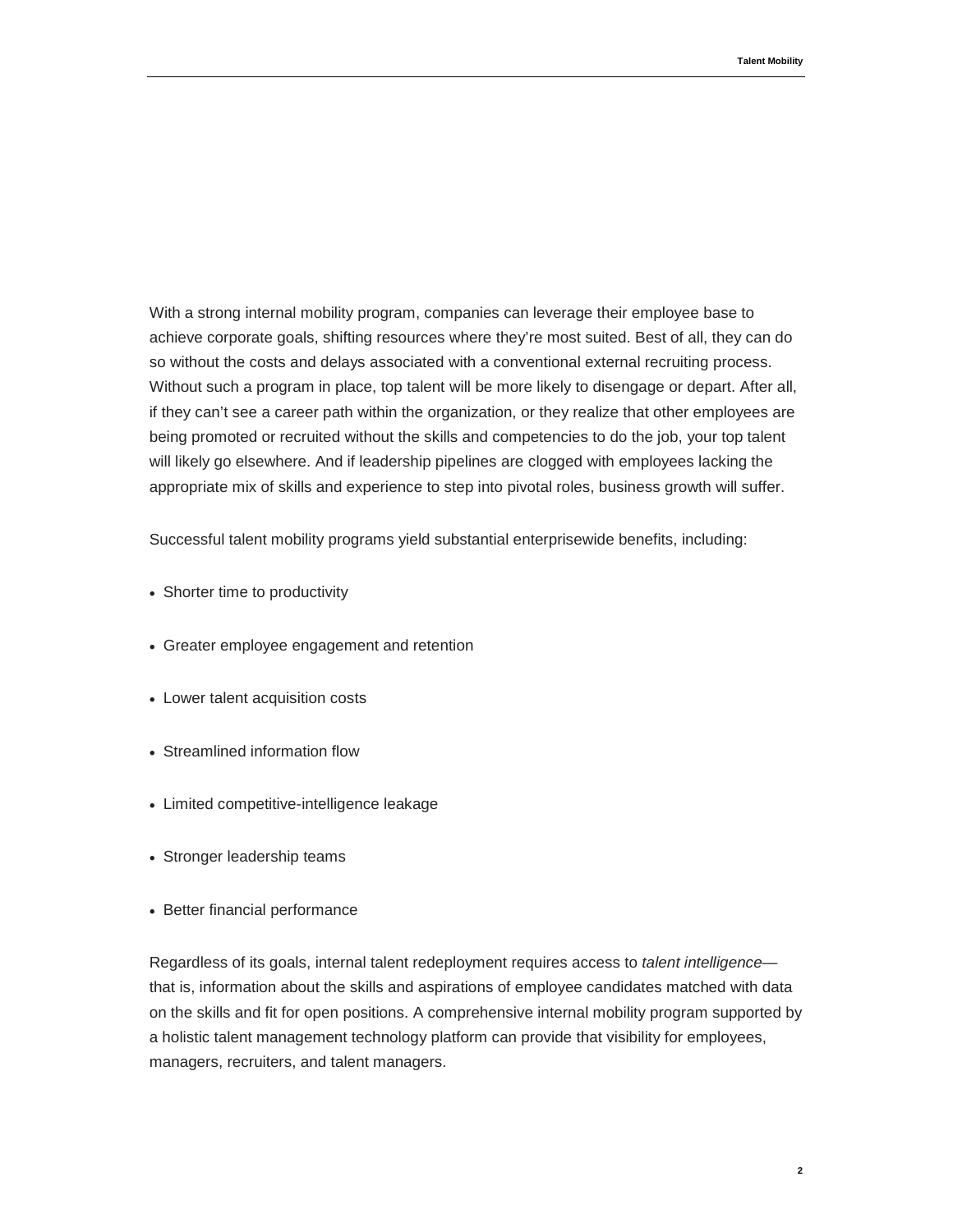# <span id="page-4-0"></span>The Importance of Internal Mobility Programs

Today, internal mobility programs are receiving more attention than ever before. The reasons for this are many, including the following:

- **Employees are increasingly viewed as corporate assets.** Driving the focus on internal mobility is an understanding that a skilled workforce is a cash multiplier. Leading organizations make the link between staff quality and shareholder value.
- **Organizations are scaling back growth plans and reducing external hiring.** Whether it's due to economic conditions, mergers, acquisitions, or reorganization, many organizations are scaling back. And to do so, they need to be able to identify and accommodate the top performers in their new, leaner organizations. In addition, as competition for top talent heightens, corporations will be under additional pressure to establish programs that combat outside offers to key players.
- **Organizations are looking for agility in assigning and reassigning talent.** Corporations must be nimble if they're to meet rapid product development cycles, accomplish project-based work, and respond to a dynamic business environment. This means, for example, that employee teams assembled to accomplish clear, short-term objectives need to be disbanded upon completion so that team members can be efficiently redeployed.
- **Existing labor shortages are forecast to spread.** These labor shortages present another reason to retain existing employees through programs that fluidly meet their career goals and desires.
- **A global economy requires a global workforce.** Labor migration trends also point to an increasingly mobile workforce—all of which means that organizations need to be able to smoothly redeploy key employees to gain valuable international experience.
- **Organizations are experiencing leadership gaps.** Another benefit of internal mobility is that it allows organizations to develop employees and increase leadership bench strength.

Talent mobility encompasses different initiatives, all of which lead to the same business objective: making the best match of existing employees with open positions to allow those employees to flourish. Internal mobility can include promotions and demotions, lateral moves, transfers, and relocations.

Talent mobility should be pervasive throughout a company rather than selective. Some corporations tie internal mobility to performance management or succession planning. At its most effective, talent mobility is a component of a total talent management strategy, which unifies talent acquisition, performance and compensation, succession planning, and employee development.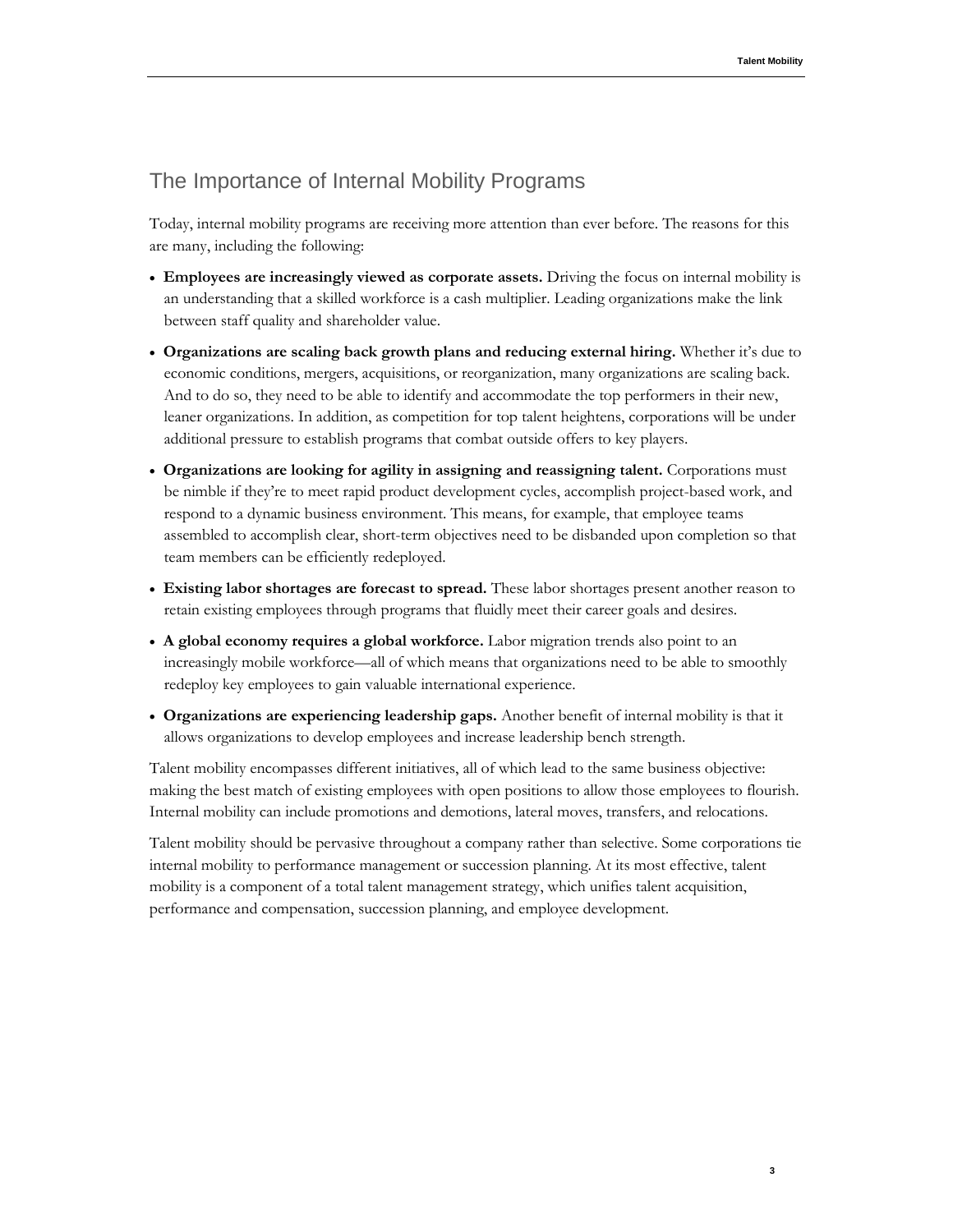# <span id="page-5-0"></span>The Five Ps of Internal Mobility

To create or improve an internal mobility program, organizations can articulate their strategies around five key dimensions critical for success:

- **Purpose clarity.** Clearly articulate goals and tie them directly to business targets and financial impact.
- **Policy guidelines.** Establish consistent and simple guidelines for hiring managers and employees.
- **Process design.** Provide effective procedures and seamless processes to support the achievement of goals.
- **Platform capability.** Leverage a robust, ubiquitous technology platform to support the process and drive the goals efficiently.
- **Performance measures.** Measure, monitor, and act on results for continuous improvement.

# THE FIVE Ps OF TALENT MOBILITY



Figure 1. The five key dimensions for a successful internal mobility program.

# <span id="page-5-1"></span>Purpose Clarity

Much of the overall structure, policy, and process of a talent management initiative flows from its purpose or goal.

### **Improve Employee Engagement**

Providing growth opportunities for employees (to increase their satisfaction and engagement) remains a top priority for corporations.

### **Retention**

A common goal of an internal mobility program is to improve the retention rates of top performers. The desire to improve retention rates links directly to the positive impact good employee retention has on productivity and the corporate bottom line, and conversely the high cost of turnover.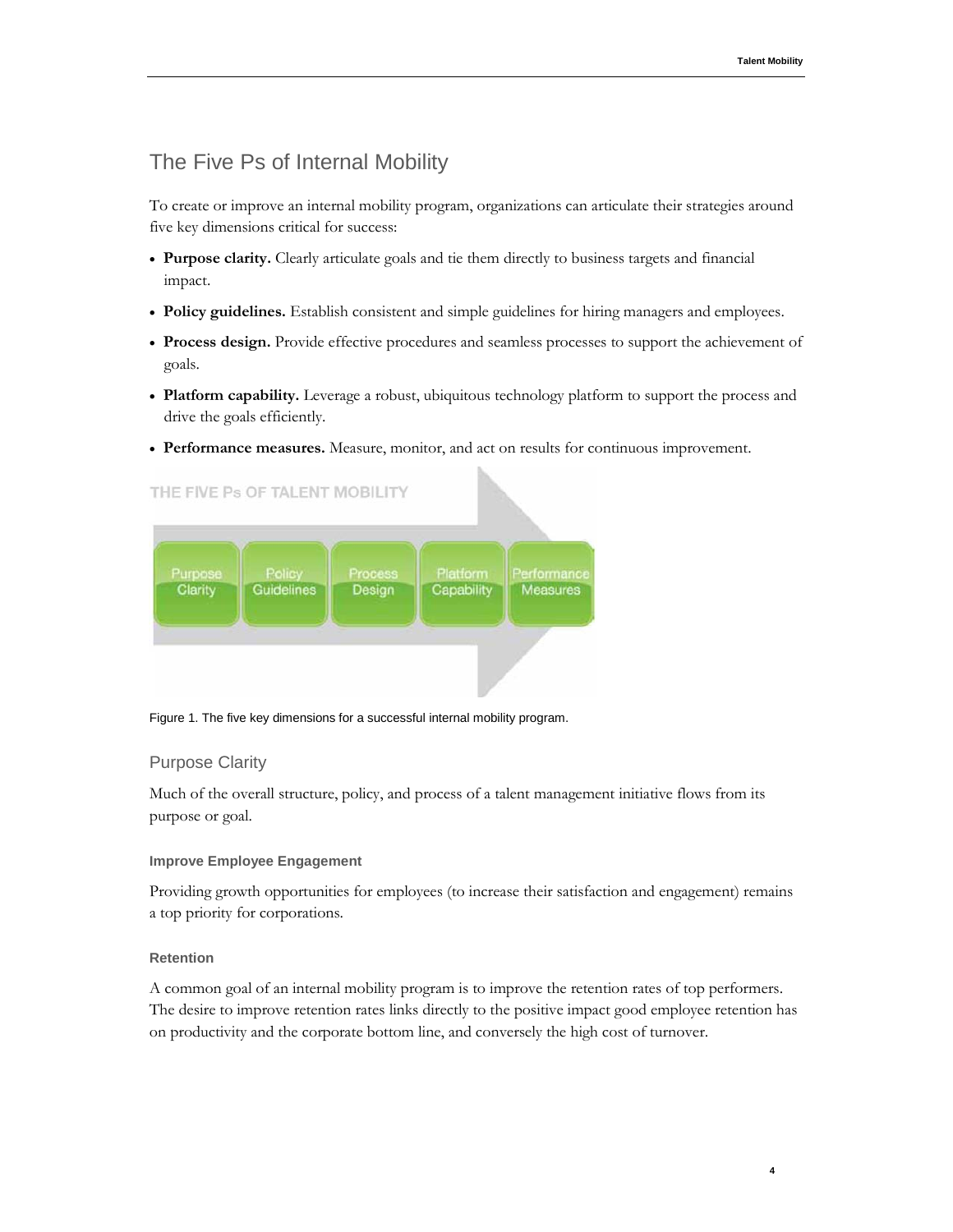#### **Lower Costs with Faster Fills**

Replacement costs for each new hire must take into consideration everything from sourcing expenses to HR processing costs (for screening and assessing candidates), the time spent by hiring managers interviewing candidates, travel and relocation expenses, applicable signing bonuses, and orientation and training costs.

#### **Build Leadership**

Building leadership capability and increasing bench strength and organizational readiness are important outcomes and strategic benefits of filling positions internally through talent mobility programs. Protecting intellectual property, maintaining competitiveness, and innovating faster are additional goals.

### <span id="page-6-0"></span>Policy Guidelines

Companies need to translate the business *purpose* of talent management initiatives (such as talent mobility) into business *policies.* These policies will then determine how departments are organized to deliver the services, how and when the initiative will apply, and any connection between internal mobility and other HR initiatives. Having such a policy in place will go far toward alleviating the concerns of the greatest source of resistance to internal mobility: hiring managers worried about losing top people.

Most hiring managers participate in internal mobility programs because they recognize that it's beneficial to do so. Companies that can clearly articulate the value proposition to all stakeholders will be those that are the most successful in creating talent-sharing cultures.

Companies may track mobility by line manager to guard against talent hoarding. In some cases, manager goals are tied to development and promotion of their employees. Escalation, even up to Clevel sponsors, is a common recourse in the face of resistant hiring managers.

Some talent mobility policies are quite detailed—for example, incorporating rules governing when a hiring manager may talk to an internal candidate, and at what point the candidate's current manager must be informed. These rules are in line with the high importance placed on policy consistency and communication as keys to successful internal mobility initiatives. Policy considerations include making decisions about the priority of internal sourcing and employee eligibility.

#### **Internal Sourcing**

The decision on whether to hire from within (using internal sourcing) should be based on an organization's needs and the greater talent pool. Some companies with very high internal redeployment rates may gain better advantage from external hires.

Corporate growth plans can also influence internal sourcing decisions. A fast-growing company may want to fill more jobs from within, but the disruption of back-filling positions and the lack of "bench strength" may compel them to turn to external sourcing.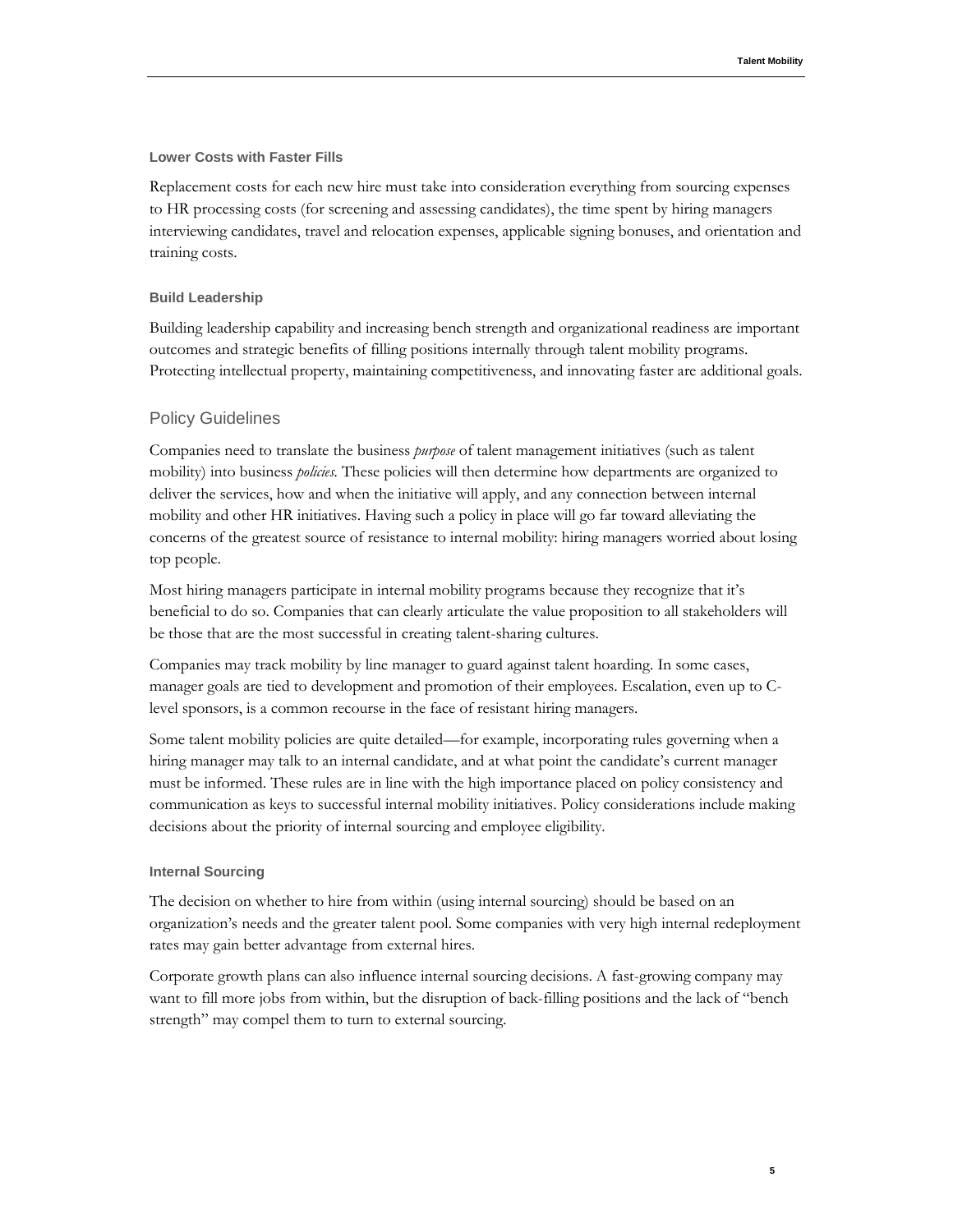**Retention Recipe: Talent Mobility**

- **Provide clear visibility into internal job opportunities:** Promote open roles online.
- **Approach internal candidates with relevant opportunities:** Match employees to open roles based on talent profile.
- **Extend succession planning to a broader set of roles:** Take advantage of automated search and easy-to-use succession planning systems.

• **Maximize fill rate from succession plans:** Integrate succession planning and recruiting systems.

#### **Eligibility**

Satisfactory performance reviews are among the common criteria used to determine whether existing employees are eligible for internal redeployments. The policy may be designed to identify top performers as candidates for internal mobility and not provide opportunities for average or underperforming candidates to excel in new environments.

A set minimum time in a position is also a common eligibility requirement as companies seek to balance employee opportunity with work-team stability and acceptable time to contribution.

Manager approval is a criterion in many companies. Other stipulations on eligibility conditions include collective agreement articles and seniority after competency requirements are met.

Some companies proactively identify "eligible" jobs based on the target skills and experiences they provide. These roles may be coveted, making the mobility programs that fuel them highly competitive (requiring application or sponsorship). Furthermore, companies may mandate mobility assignments or rotations for specific leadership roles. Nonetheless, conditions for eligibility set by an internal mobility policy are merely minimum requirements, and should not supersede considerations of merit or quality.

#### <span id="page-7-0"></span>Process Design

Business policies concerning internal mobility are put into practice through processes that inform employees of internal opportunities, provide managers with visibility into the talent profiles of suitable candidates, and manage the internal talent acquisition process.

When posting open positions, organizations can either delay posting job opportunities on external media sources (to give employees time to react to internal postings) or inform internal and external talent pools simultaneously. Or they may not insert any consistent time period between internal and external postings.

According to the existing rate of internal fills, the process should be designed to post positions internally and externally simultaneously if the goal is to draw from the widest candidate pool, or delay posting positions externally to encourage internal mobility initiatives.

Many organizations use intranet sites to post opportunities and receive applications from employees. With intranet sites, a communications plan should promote the self-service process of accessing opportunities for employees. Hiring managers and recruiters should also have the self-service capability to proactively search for candidates internally, tapping the internal talent community to source highquality candidates.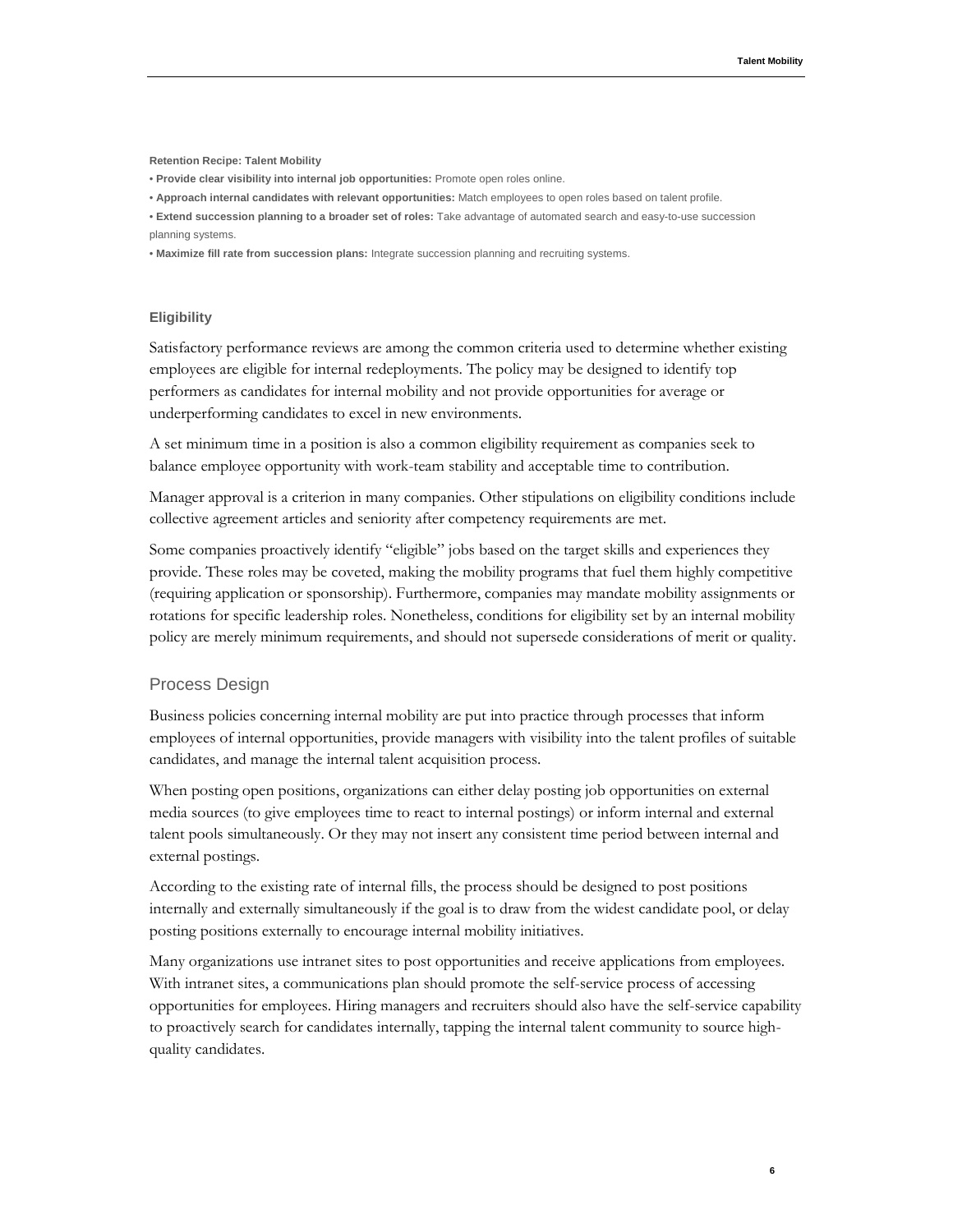### <span id="page-8-0"></span>Platform Capability

How can technology be used to support the talent mobility process? Is it easier for your employees to find a job outside their own company (using corporate career Websites) than to identify an opportunity internally? Talent management technology can support the internal mobility process as a strategic component of talent strategy. This technology may power an internal career site and leverage the efficiency of self-service processes. It can consist of a database of employee talent profiles and include job posting functions, a skills library, and workforce planning modules.

#### **Talent Profiles as the Foundation for Talent Mobility**

Talent profiles—which describe employee skills, abilities, experience, and performance—provide the information required to match employees to internal opportunities. As such, they provide the data set that is drawn on in the process of internal mobility. Talent profiles maintained in an employee database may also be used for skills gap analysis and targeted learning and development. With access to a skills inventory database based on a robust technology platform, an organization can mine a transparent internal labor pool and profit from a clear understanding of the human capital it controls.

Having talent profiles in a talent management database allows organizations to:

- Allocate resources optimally
- Redeploy or lay off employees as needed
- Engage in strategic workforce planning

Companies can create libraries of organizational skills, competency models, and standardized job templates. They can also craft profile questions that are unique to internal audiences. Self-service talent management solutions empower employees to create and update personal talent profiles and apply for career opportunities. This technology enables organizations to power internal mobility programs with standard skills defined in a structured data format—effectively automating the process of matching talent to task. It also allows them to provide efficient self-service solutions.

Talent management technology can provide the platform for linking internal mobility with both performance management and succession planning. In addition to building extensive bench strength for the organization, visibility into succession planning and promotion opportunities creates another impetus for talent to stay. A talent management technology platform with a database of the internal talent pool can automate the talent searches and matches needed for succession plans. The most informative profiles of employee talent catalog information gathered from the onset of the talent lifecycle. They include information collected during the talent acquisition process, internal skills and performance review ratings, and learning and employee development activities. Combined with powerful talent analytics, visibility into the workforce can facilitate just-in-time workforce allocation.

With unified internal mobility and performance management automation, past employee performance may be researched as part of the selection process. However, many systems stop here—failing to consider the career aspirations and interests of internal candidates. This is a real missing link especially with the onset of recruiting millennials, who will be seeking career experiences that mesh with their soft goals such as work/life balance and intrinsic importance. Employees expect to be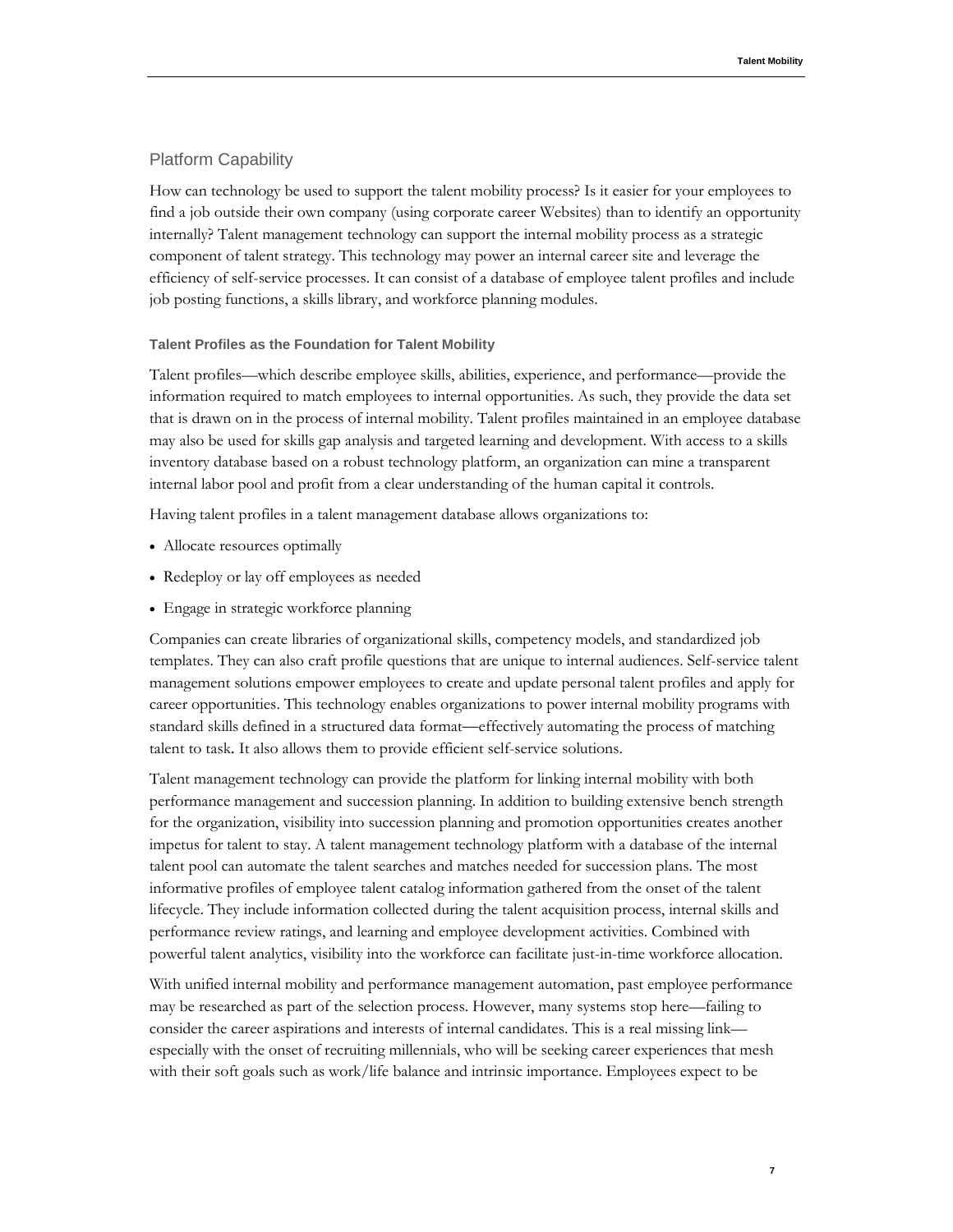**8**

rewarded based on hard work and contributions, yet if all the data on their performance was neither collected nor available to make important selection decisions based upon objective criteria and standards, they may be overlooked.

#### **One Talent Community, One Company**

Extended visibility enables extended thinking in which no department is an island. In terms of succession and internal mobility, that visibility creates free talent trade across department borders. You offer people opportunity or risk losing top people to other companies. In return, people exhibit stronger engagement with transparent career paths and internal opportunities. What's the overall benefit? People work better in glass silos. You get a more holistic approach to talent because you have data, process, and visibility aligned in a unified manner driven by technology. Got unified data? Get a united company.

"Got Unified Data? Get a United Company," Taleo<sup>[3](#page-9-1)</sup> Research Blog, November 3, 2009.

# <span id="page-9-0"></span>Performance Measures

The policies and procedures a company employs to fulfill its talent mobility goals produce data that can be captured to track performance and reveal how well internal mobility initiatives are actually performing. But what metrics should companies use to monitor and manage their internal mobility initiatives? And what data indicates program success?

No single metric captures all aspects of the performance of internal mobility programs. Tracking the percentage of internally filled positions is typical. Data and analytics that serve as indicators of a talent mobility program's performance also include:

- Total turnover
- Turnover costs
- Employee engagement
- Individual talent profile reports
- Top performers by division/department
- Talent readiness or bench strength
- Voluntary turnover among high potentials
- High potentials with a career or development plan

<span id="page-9-1"></span><sup>3</sup> Oracle acquired Taleo in June 2012.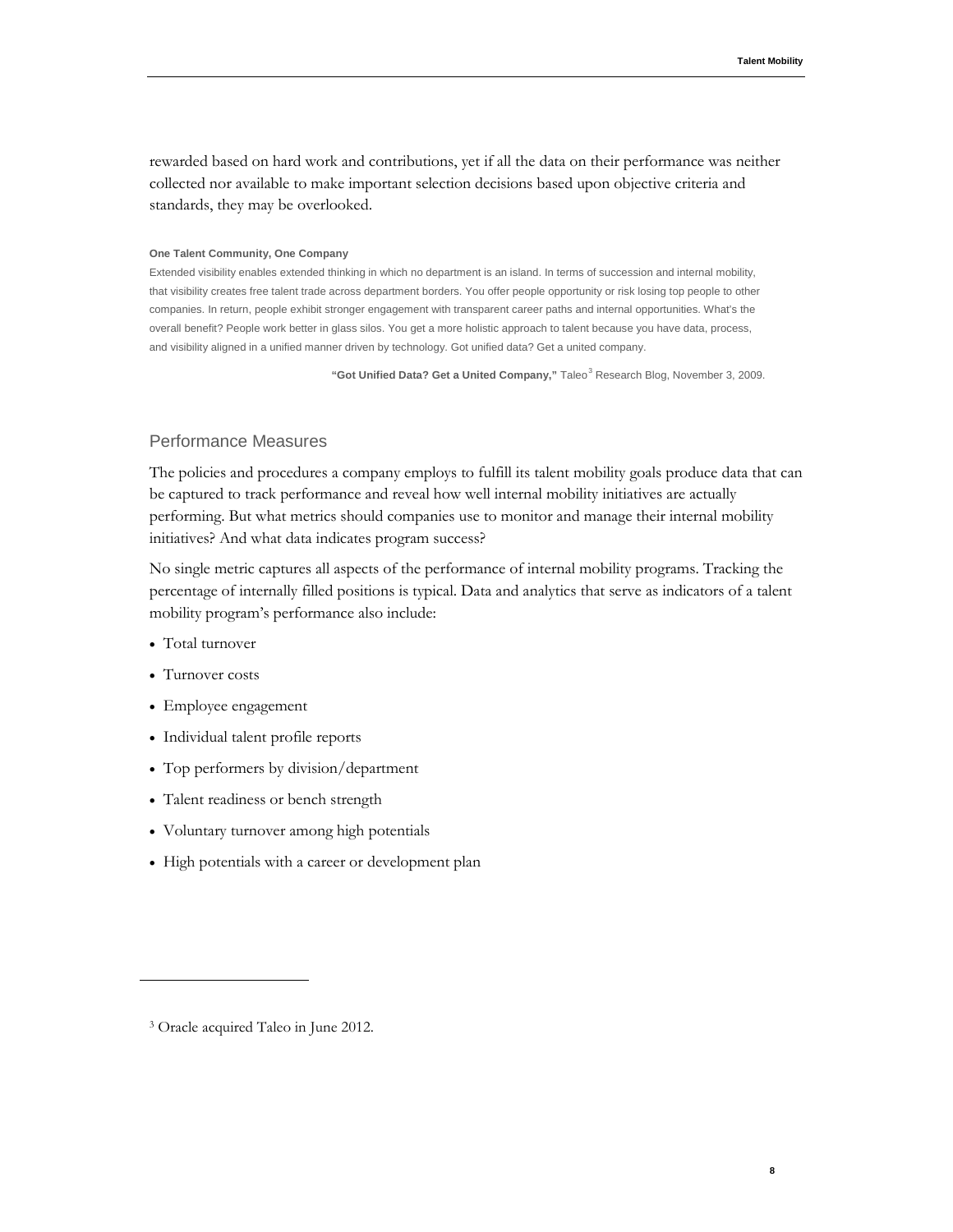Data ratios are also informative, including:

- Internal versus external fills
- Number of internal moves previously versus number today
- Internal versus external position postings per region or business
- Percentage of employee referrals of internal versus external candidates

Analytics that can correlate with program practices or provide insight into program goals include:

- Tracking movement (lateral, functional, and geographic)
- Quality of hire (based on promotion rates)
- Legal exposure (based on Equal Opportunity Employment and labor contract measurements, and reductions in threats of legal action)

Most organizations acknowledge the importance of taking advantage of unified talent analytics and the intelligence surrounding talent mobility initiatives. However, many organizations lack access to reliable data. Consider these responses to a Taleo Research<sup>[4](#page-10-0)</sup> survey:<sup>[5](#page-10-1)</sup>

- 86 percent of U.K. and Australian respondents and 97 percent of French respondents considered data on employee engagement levels among the most important talent data elements. Also important to French respondents were leadership bench-strength indicators around internally filled positions (94 percent) and succession bench strength (93 percent)
- Only 55 percent of U.K. respondents had access to reliable data on employee engagement
- Just 57 percent of Australian respondents were able to identify their divisional or departmental top performers
- The majority of U.S. respondents had difficulty evaluating their retention strategy for top performers by giving them promotional paths
	- 36 percent of businesses had no access to reliable data on the top performing employees not on any succession plans
	- Only 23 percent had access to reliable data on whether their top performers had career paths thus limiting their ability to use career development as a retention strategy
- 89 percent of U.K. respondents found important data relating to top performer retention, including top performer identification and talent profiles

<span id="page-10-0"></span><sup>4</sup> Oracle acquired Taleo in June 2012.

<span id="page-10-1"></span><sup>5</sup> Talent Intelligence Surveys (Australia, France, U.S., U.K.), Taleo Research, 2010.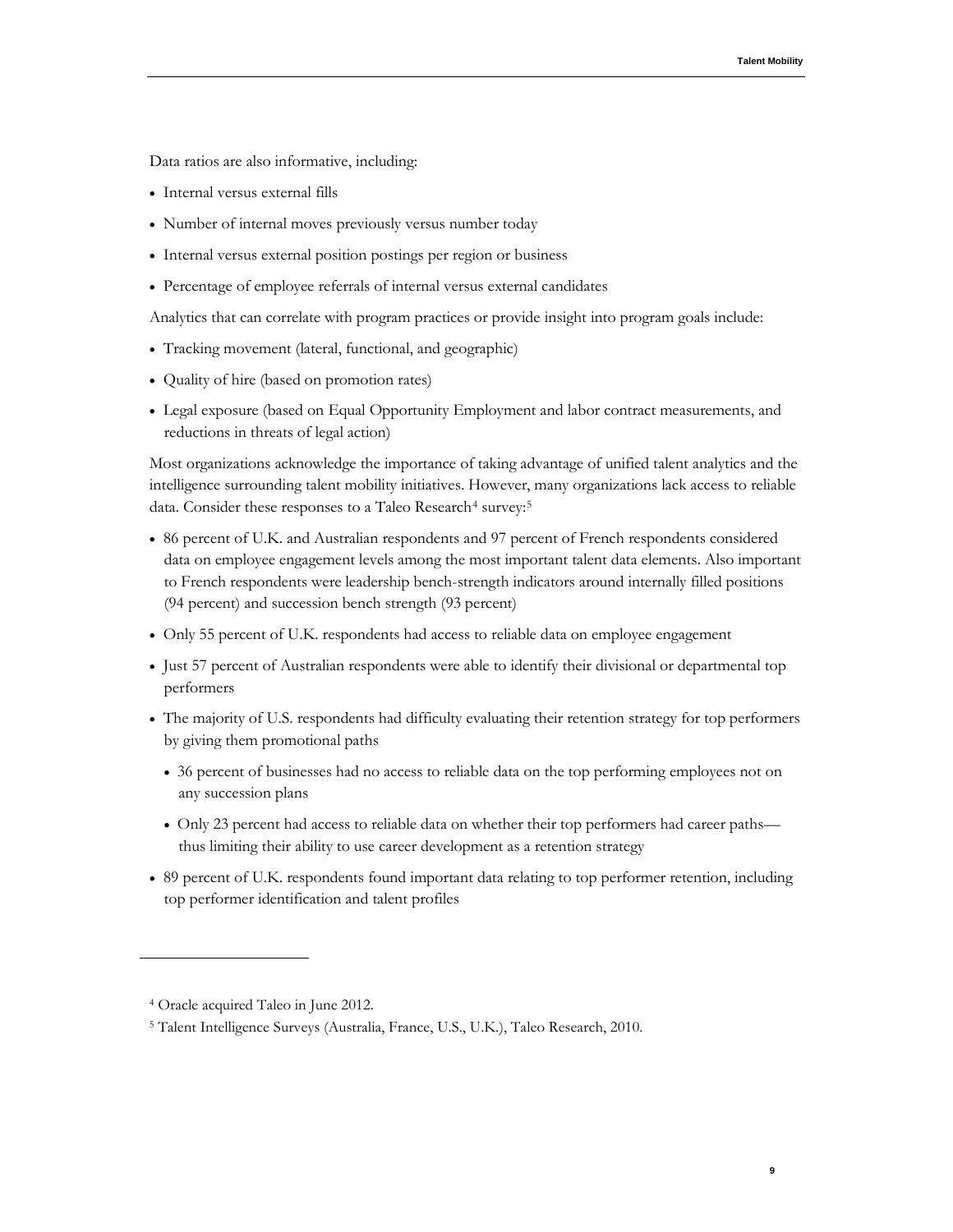• Almost half (49 percent) of all respondents in the U.K. and the U.S. had no insight into the number of new hires that leave the company voluntarily within the first year

Good analytics are essential for developing a strong talent mobility strategy as is having a single, complete view of talent across the organization.

#### **TABLE 1. PERFORMANCE MEASURES**

| <b>PURPOSE</b>                 | <b>METRICS</b>                                                                  |
|--------------------------------|---------------------------------------------------------------------------------|
| Improving retention            | • Turnover rate<br>• Cost of turnover<br>• Impact on profit margin              |
| Increasing employee engagement | • Employee engagement survey<br>• Retention rate past one year                  |
| Lowering staffing costs        | • Cost per hire<br>• Sourcing cost per hire                                     |
| Filling positions faster       | • Time to hire<br>• Time to contribution                                        |
| Building leadership pipelines  | • Talent readiness or bench strength<br>• Top performers by division/department |

# <span id="page-11-0"></span>Tactics, Systems, and Strategies

Talent mobility initiatives can range from minimal spot occurrences (tactical) to more organized approaches (systematic) to well-calculated programs that represent components of organizational talent management (strategic) with fully integrated talent processes, systems, and data.

# <span id="page-11-1"></span>Talent Mobility Maturity Stages

The results delivered by talent mobility programs correlate to the maturity of the initiative, and its comprehensiveness and access across the workforce. Aspects of program practices match each of the three talent mobility maturity stages, which can guide talent mobility program improvement.[6](#page-11-2)

<span id="page-11-2"></span><sup>6</sup> According to the 2005 Watson Wyatt Human Capital Index study, internal promotion is best in moderation. The results show that having 12 percent internal hires is too low (return -2 percent) and having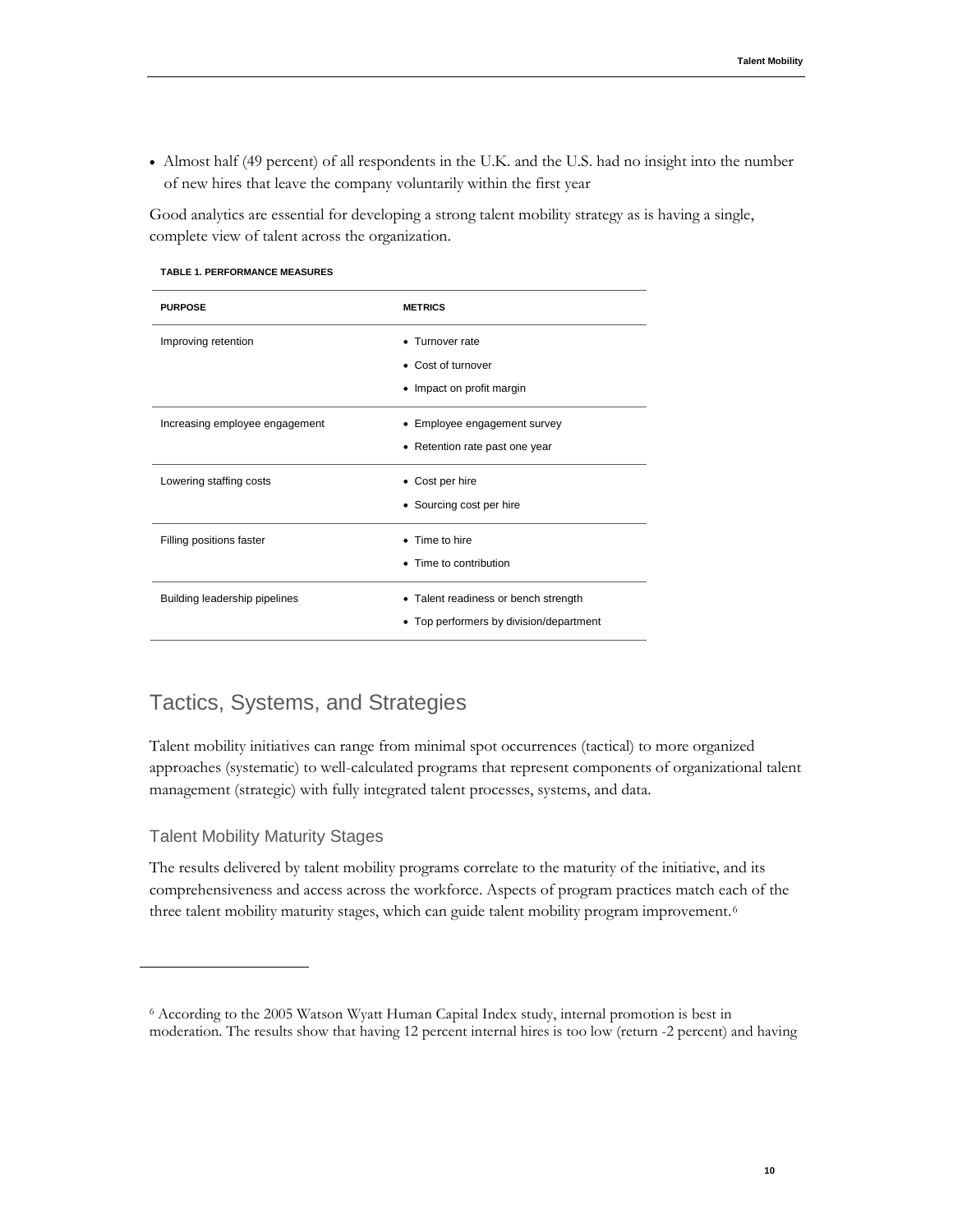#### **TABLE 2. TALENT MOBILITY MATURITY STAGES**

|                                                                                                                      | <b>TACTICAL</b>         | <b>SYSTEMATIC</b>                                              | <b>STRATEGIC</b>                                                            |
|----------------------------------------------------------------------------------------------------------------------|-------------------------|----------------------------------------------------------------|-----------------------------------------------------------------------------|
| All internal career opportunities<br>are accessible to all employees.                                                | <b>No</b>               | Only within specific functions,<br>regions, or business units. | Yes                                                                         |
| The talent acquisition team<br>considers internal talent<br>acquisition or deployment to be<br>part of its mission.  | <b>No</b>               | Only when employees apply for<br>vacancies.                    | Yes                                                                         |
| A single talent profile is stored for<br>each employee.                                                              | No                      | Yes, but includes posthire<br>data only.                       | Yes, includes prehire data.                                                 |
| Succession planning is in place.                                                                                     | No                      | Just for executive levels.                                     | For all critical roles.                                                     |
| Internal mobility is used as a<br>development tool.                                                                  | No                      | Yes, but not on a formal basis.                                | Yes, mobility assignments map<br>to employee development plans.             |
| An internal mobility policy is in<br>place.                                                                          | No                      | For international assignments<br>only.                         | Yes, for all internal moves.                                                |
| The percentage of positions filled<br>with internal candidates is<br>known. $7$                                      | 20% or<br>unknown       | 20-40%                                                         | More than 40%.                                                              |
| Technology is used to facilitate<br>internal mobility.                                                               | None or e-mail<br>only. | Intranet                                                       | Yes, there is a dedicated talent<br>management system.                      |
| Mobility data is tracked to<br>measure the impact on<br>organizational readiness, talent<br>gaps, or bench strength. | <b>No</b>               | Yes, but not consistently.                                     | Yes.                                                                        |
| Managers are held accountable<br>for moving talent throughout the<br>organization.                                   | <b>No</b>               | Yes, but on an informal or<br>infrequent basis.                | Yes, mobility data is tracked and<br>used to assess manager<br>performance. |

80 percent is too high but better (return 32 percent). A midpoint at 50 percent reaps a reward of 56 percent return.

<span id="page-12-0"></span><sup>7</sup> According to the 2005 Watson Wyatt Human Capital Index study, internal promotion is best in moderation. The results show that having 12 percent internal hires is too low (return -2 percent) and having 80 percent is too high but better (return 32 percent). A midpoint at 50 percent reaps a reward of 56 percent return.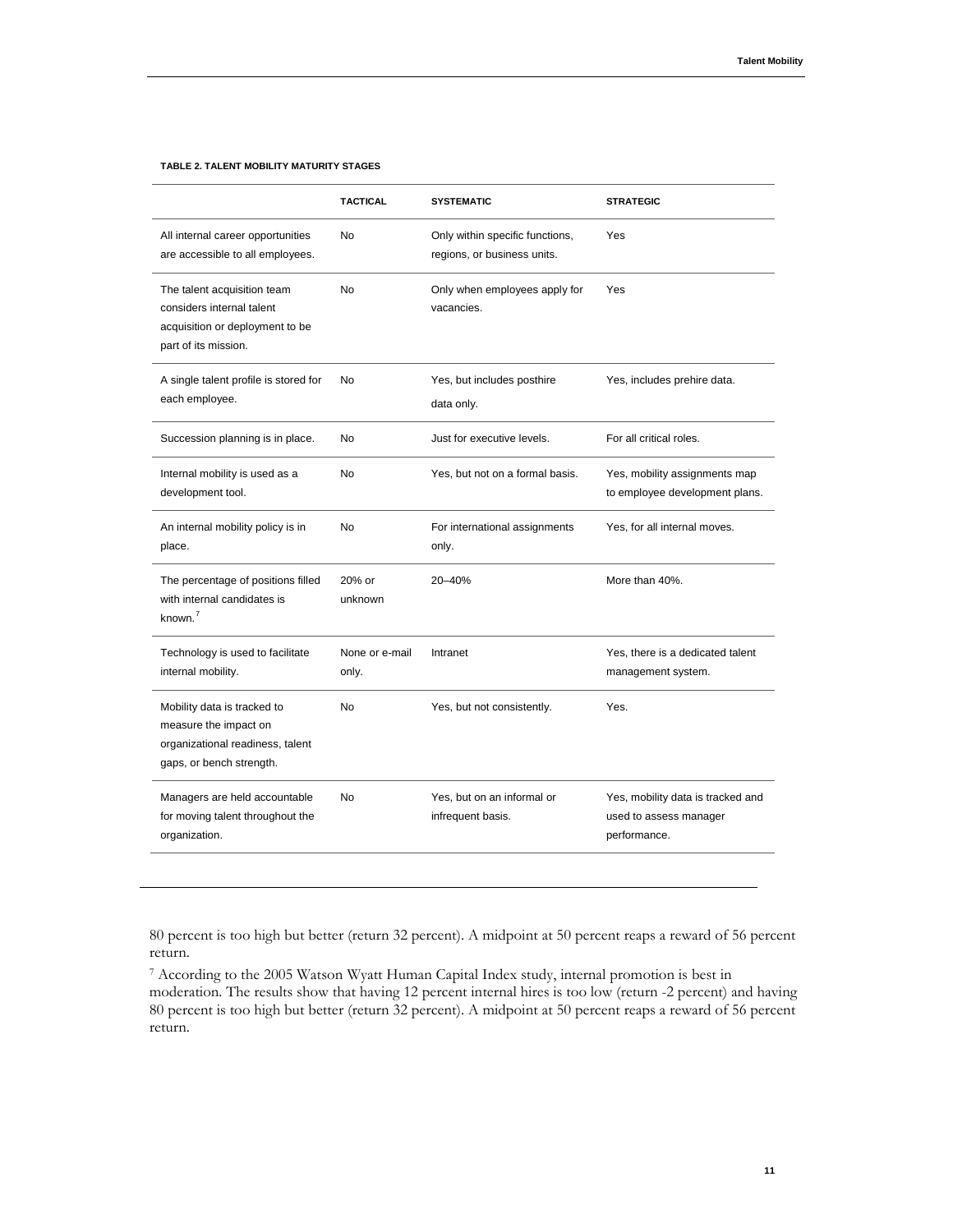# <span id="page-13-0"></span>Results from Talent Mobility

A clearly communicated talent mobility initiative that's based on well-optimized technology and processes and that has received strong enterprisewide support bestows a number of distinct advantages on a company.

# <span id="page-13-1"></span>Cost Avoidance

Internal mobility initiatives help corporations avoid costs by increasing retention. Offering employees the opportunity for growth within the company cuts down on one of the leading causes of turnover.

### <span id="page-13-2"></span>Time to Contribution

Time to contribution is also faster for existing employees taking different positions, since familiarity with corporate policies, benefits, and culture enable them to become productive more quickly. Training costs may be lower as well because the organization can benefit from earlier training and employee development—perhaps avoiding basic or repetitive instruction.

### <span id="page-13-3"></span>Direct Cost Savings

Internal mobility initiatives save organizations money by lower sourcing costs (no third-party agency fees) and reducing HR department labor. Companies that post openings internally for a set period of time before turning to the media and job boards for external sourcing may avoid sourcing costs altogether.

#### **Facilitated Internal Movement**

CACI, a public sector company, has developed an employee mobility program to supplement its external recruiting efforts. By proactively seeking out internal candidates and filling jobs from within, it increases retention rates while simultaneously reducing hiring costs (since external hires are as much as 60 percent more costly than internal transfers). Using [Oracle Taleo Recruiting Cloud Service] makes it easier for managers to identify potential fills for project needs and aids employees by helping them proactively manage their careers. Over the course of just one year, CACI has used its internal mobility program to fill 701 positions from internal sources.

**Source: Best Practices in Recruiting—ERE Excellence Awards 2010, April 7, 2010.** 

### <span id="page-13-4"></span>Labor Costs

Internal mobility programs save labor costs in the HR department because it's much less timeconsuming to screen internal candidates than it is to screen external applicants. Internal mobility initiatives also reduce peripheral talent acquisition costs such as signing bonuses, relocation expenses, and on-boarding costs.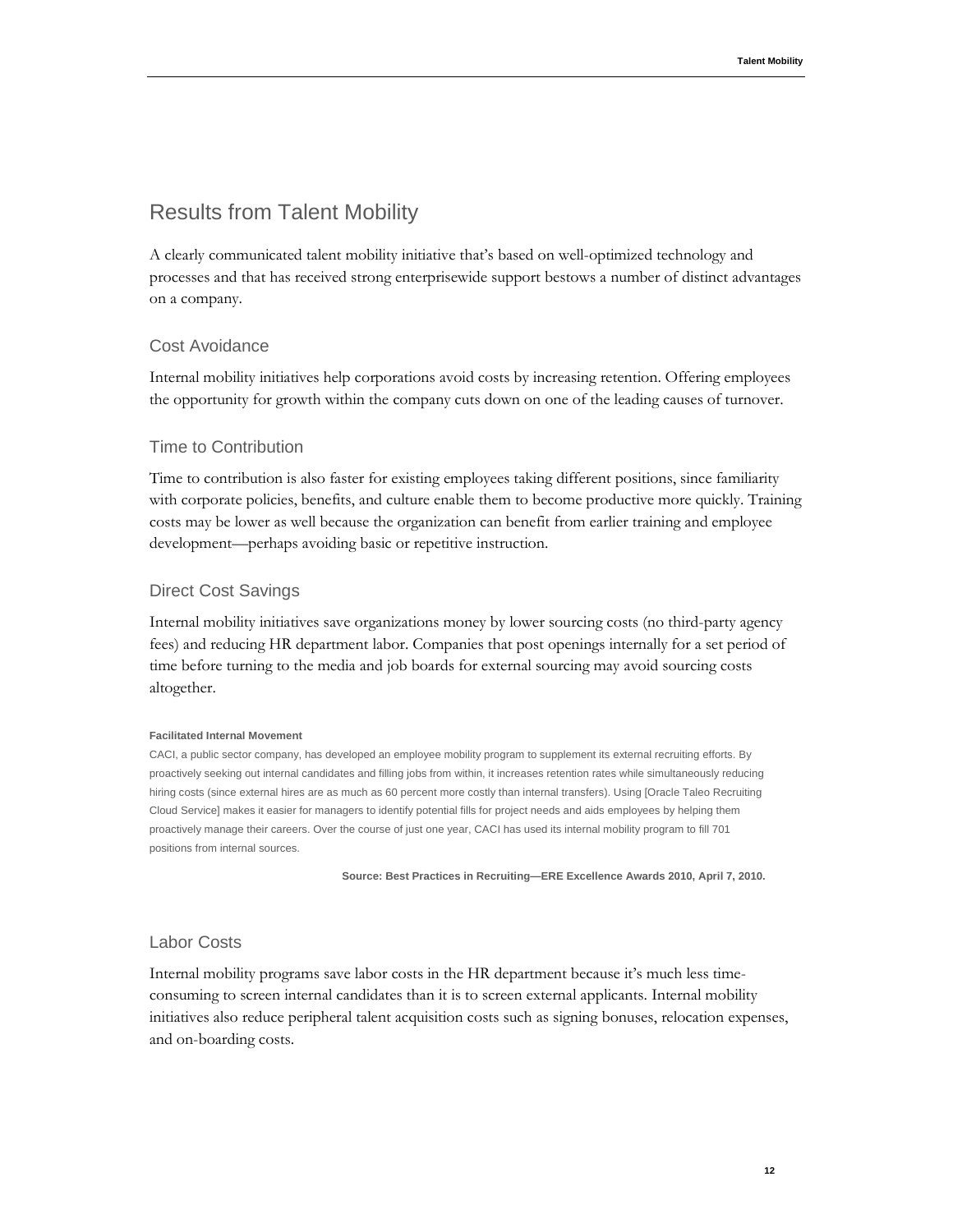### <span id="page-14-0"></span>Intellectual Property

Related advantages of internal mobility include the protection of corporate intellectual property and improved employee engagement. Companies that support successful internal mobility programs demonstrate a commitment to their employees—showing workers that they're viewed as a valuable talent pool worth cultivating over the long-term. This not only boosts employee morale, it can also generate a real increase in employee productivity.

# <span id="page-14-1"></span>Employee Value

The set of skills that an employee acquires on the job through training and experience increases that employee's value for the corporation as well as in the marketplace. It is of course critical to retain only high-performing employees, not those who are not contributing.

Talent mobility programs must be inextricably tied to the clear objective of staffing business units with the best employees when needed. An effective employee mobility program increases the value of human capital throughout an organization. For a talent mobility program to succeed, organizations need to understand the program's financial impact, clearly articulate and communicate an internal mobility policy, motivate through a receptive corporate culture and strong buy-in from executive management, and execute on a solid foundation of well-optimized technology and processes.

Well-designed talent mobility programs powered by efficient, automated technology platforms will positively impact corporate goals. By employing quality talent, organizations can create environments that encourage creativity, increase productivity, and lead to increases in shareholder value.